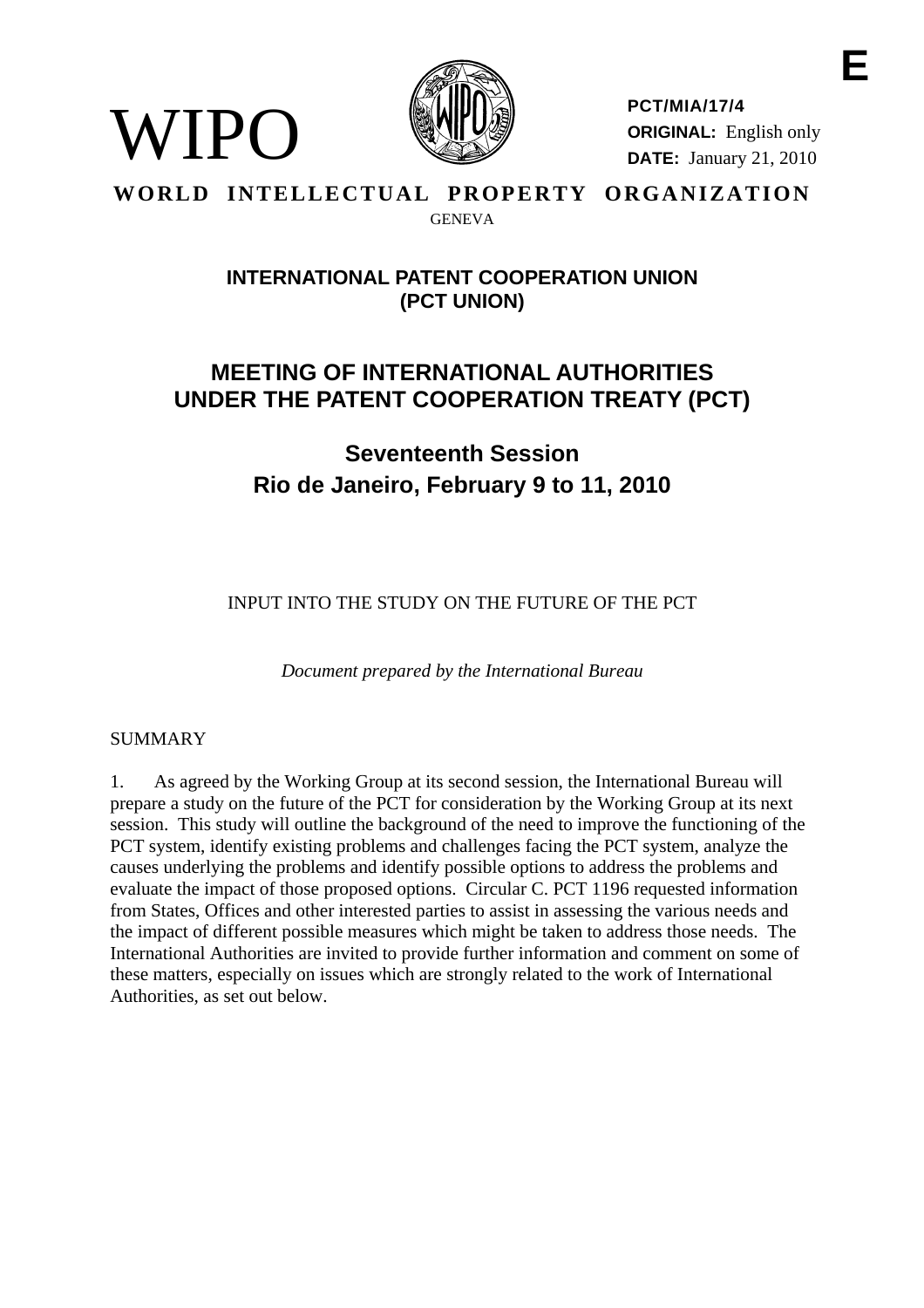## **BACKGROUND**

2. The sixteenth session of the Meeting and the second session of the PCT Working Group considered memoranda by the Director General (documents PCT/MIA/16/9 and PCT/WG/2/3, respectively) inviting International Authorities and Member States to consider what should be done to help the PCT meet the expectations of Member States, applicants seeking to protect their inventions and other interested parties.

3. The second session of the Working Group concluded with the agreement that work should continue on improving the PCT, in accordance with the following principles and approaches (paragraphs 94 to 96 of document PCT/WG/2/14):

"94. The Meeting agreed that the relevant PCT bodies should continue their work to improve the PCT. The Meeting agreed that the PCT system can and should function more effectively, within the existing legal framework of the Treaty provisions,

 "– to deliver results which meet the needs of applicants, Offices and third parties in all Contracting States;

 "– without limiting the freedom of Contracting States to prescribe, interpret and apply substantive conditions of patentability and without seeking substantive patent law harmonization or harmonization of national search and examination procedures.

"95. The Meeting agreed that the relevant PCT bodies should discuss ways in which the objective set out in paragraph 94, above, could be achieved,

"– taking an incremental approach;

 "– in a member-driven process, involving broad-based consultations with all stakeholder groups, including regional information workshops;

 "– taking into account the recommendations contained in the WIPO Development Agenda;

 "– taking into consideration the topics addressed in the draft roadmap proposed by the International Bureau in document PCT/WG/2/3, subject to the discussions set out in the Working Group's report, taking note of certain concerns expressed by Contracting States, and taking note of any other topics which Contracting States may wish to address in order to achieve the objective set out in paragraph 94.

"96. The Meeting agreed that the work set out in paragraph 95, above, should be informed by an in-depth study factoring in, but not limited to, the following elements:

 "– outlining the background of the need to improve the functioning of the PCT system;

"– identifying the existing problems and challenges facing the PCT system;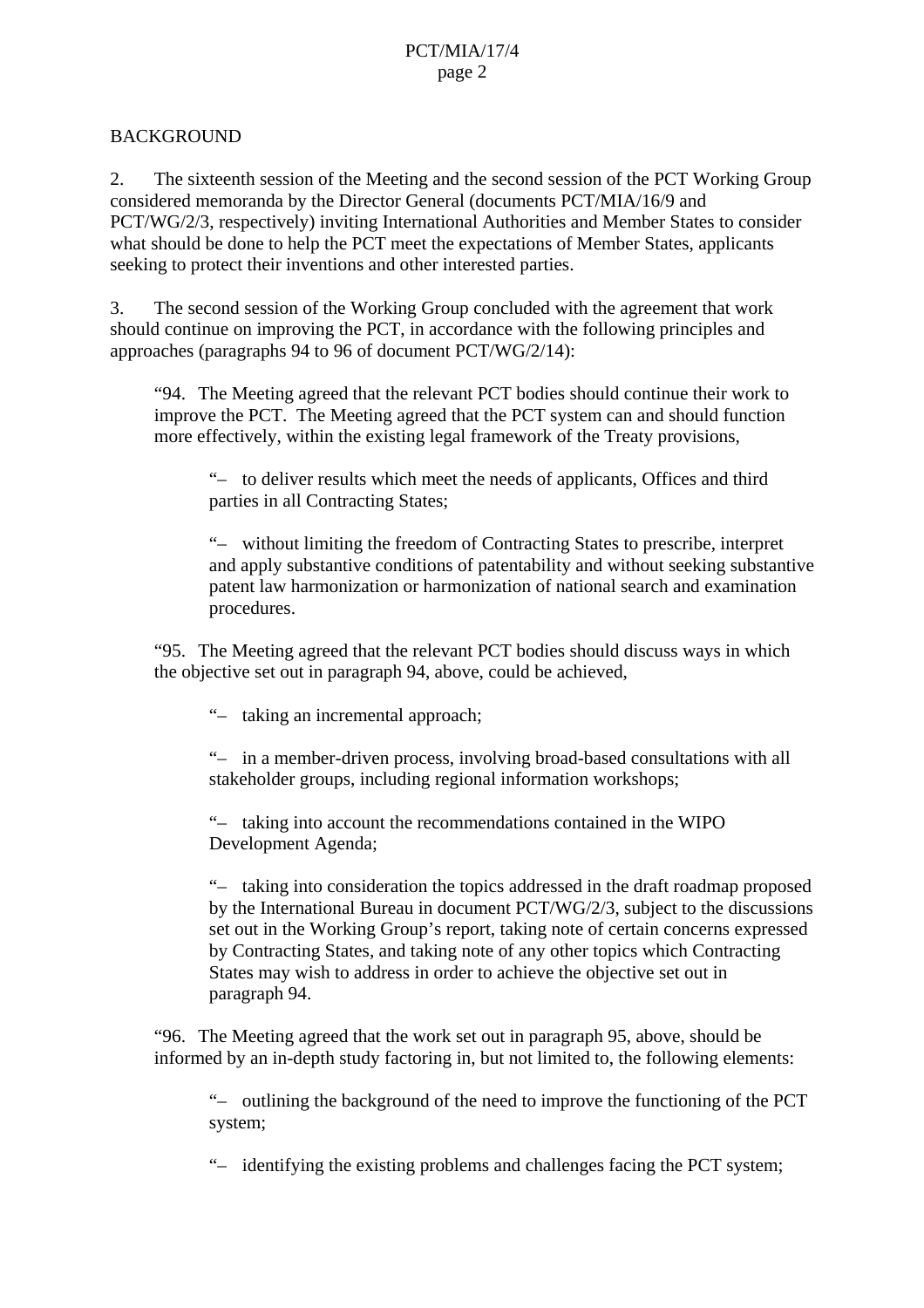#### PCT/MIA/17/4 page 3

- "– analyzing the causes underlying the problems;
- "– identifying possible options to address the problems;
- "– evaluating the impact of the proposed options;

 "– defining and clarifying concepts, such as 'duplication of work', 'unnecessary actions' etc."

4. Since the second session of the PCT Working Group, there have been significant advances towards some of the goals expressed in the Director General's memoranda:

 (a) All International Authorities have either stated their intention not to repeat search work performed by them in the international phase when an international application for which they were International Searching Authority enters the national phase, or else have begun reviews of their procedures for establishing international search reports.

 (b) Several notices of incompatibility with certain PCT Regulations have been withdrawn and the International Bureau has received enquiries from Offices who are in the process of reviewing such notifications of incompatibility and even reservations under the Treaty itself to determine whether they are still required.

 (c) The Trilateral Offices (European Patent Office, Japan Patent Office, United States Patent and Trademark Office) have agreed to begin pilot projects under which PCT work products will be used for the purposes of work sharing under the so-called bilateral Patent Prosecution  $Highway<sup>1</sup>$  $Highway<sup>1</sup>$  $Highway<sup>1</sup>$  ("PPH") arrangements.

## NEXT STEPS

5. The third session of the PCT Working Group, to be held in June 2010, will discuss the study by the International Bureau referred to in paragraph 96 of document PCT/WG/2/14.

6. In order to assist the International Bureau in the preparation of that study, it has sent out a Questionnaire in November 2009 (Circular C. PCT 1196), requesting information and views from Offices, Contracting States and other interested parties on the future of the PCT system. During the present session of the Meeting of International Authorities, the International Bureau will report orally on the responses which have been received to the Questionnaire sent out by way of Circular C. PCT 1196 and give a summary of any themes and conclusions which seem likely to be included in the study requested by the Working Group.

7. As agreed by the Working Group at its second session, the study, besides outlining the background of the need to improve the functioning of the PCT system, identifying the existing problems and challenges facing the PCT system, and analyzing the causes underlying the problems, will also identify possible options to address the problems and evaluate the impact of those proposed options.

<span id="page-2-0"></span> $\frac{1}{1}$ 

*http://www.trilateral.net/news/Conference2009/pct-pph.pdf*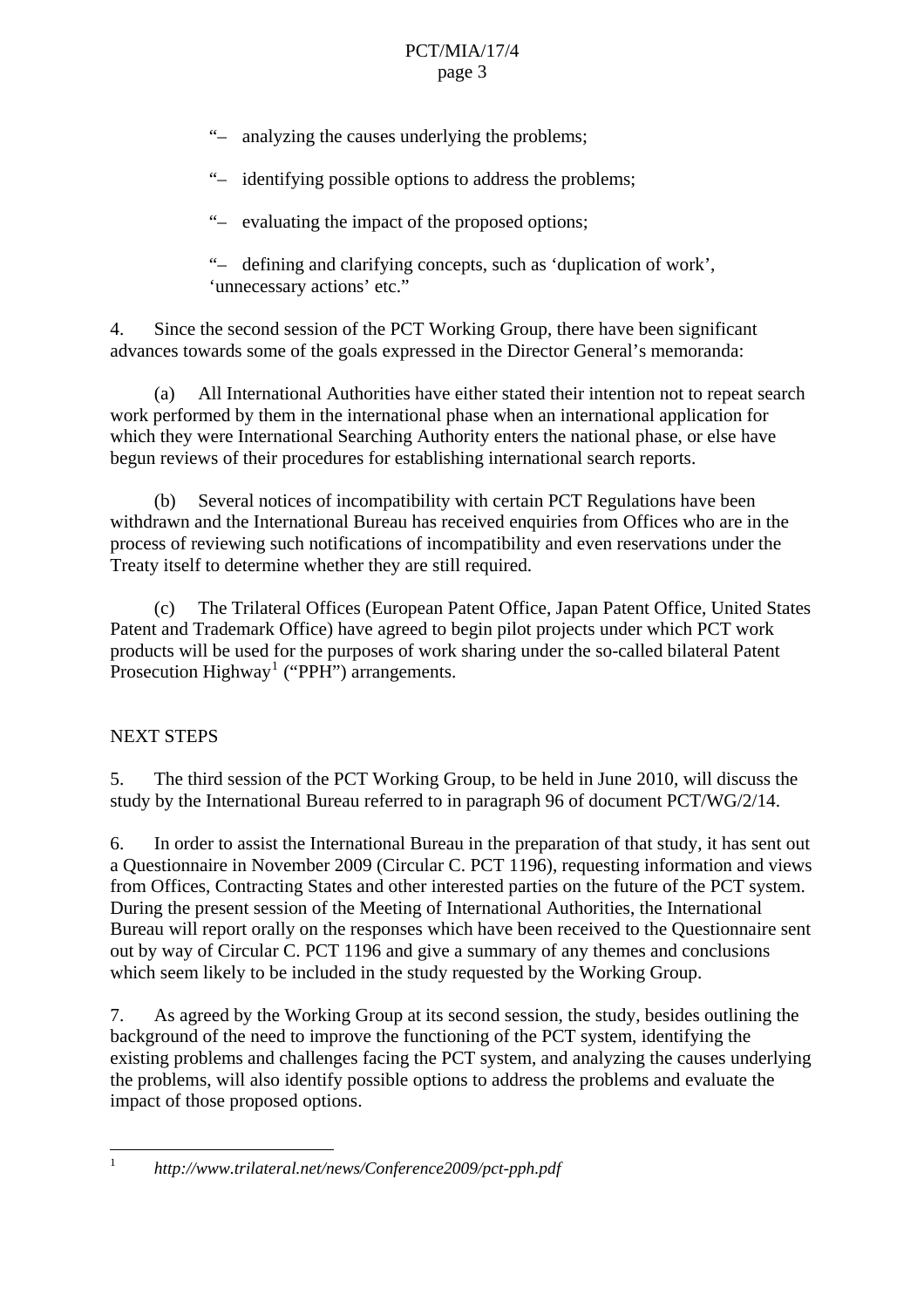8. Some of these possible options will be based on areas of work set out in the draft roadmap contained in document PCT/WG/2/3. Others may be based on comments or new proposals made by Contracting States, for example, in response to the Questionnaire sent out by way of Circular C. PCT 1196.

9. A third party observation system was one of the concrete suggestions set out in document PCT/WG/2/3 which gained widespread support as one possible additional feature which could help in addressing the problems and challenges facing the PCT system. A draft proposal on this subject is set out in document PCT/MIA/17/2, and International Authorities are invited to comment on that proposal to assist the International Bureau in the preparation of the study and refining the proposal for possible presentation to the PCT Working Group.

10. Some other issues and possible options are set out below, for which the International Bureau believes that it requires further information from International Authorities before it can present a useful commentary or set of proposals to the Working Group. It should be noted that this list of issues should not be considered exhaustive. International Authorities are invited to introduce further issues which they consider important to ensuring that the PCT meets the needs of all interested parties and which they consider would benefit from discussion by the Meeting, even if these issues have also been addressed in their response to Circular C. PCT 1196.

#### Making International Search and Preliminary Examination More Useful

11. Work in this area has been going on for some time in the Meeting of International Authorities and elsewhere, for example, in the work relating to establishing quality management systems for International Authorities and seeking to ensure that the PCT minimum documentation helps to ensure that the scope of international searches is sufficiently broad as to be of use to applicants, third parties and designated Offices.

12. Document PCT/MIA/16/3 set out a variety of further questions which could be considered in this area. The main areas which were considered of immediate interest by the sixteenth session of the Meeting were:

 (a) Giving adequate opportunity for dialog in Chapter II proceedings by guaranteeing at least one written opinion and opportunity to respond prior to establishment of a negative international preliminary report on patentability, provided that the applicant had made a meaningful amendment or argument in response to the written opinion of the International Searching Authority. This would encourage the use of Chapter II in the case where the applicant saw a positive benefit in entering the national phase with a "clean" international preliminary report on patentability, for example to gain the full benefits of a PPH arrangement or where this could otherwise reduce the amount of parallel national processing likely to be needed (as opposed to the case where the system was used solely to "buy time", which was the reason for modification of the time limit in PCT Article 22(1)).

 (b) Introducing "top-up" searches. This was initially raised in the context of conducting such a search as part of any Chapter II proceedings, but was also considered in the context of delaying the main international search, at least in some cases, to a time when most of the "secret prior art" would already be available. The latter approach has clear benefits for Offices in allowing a fuller international search to be conducted in a single action, but also drawbacks because it would mean that no search information would be available at the time of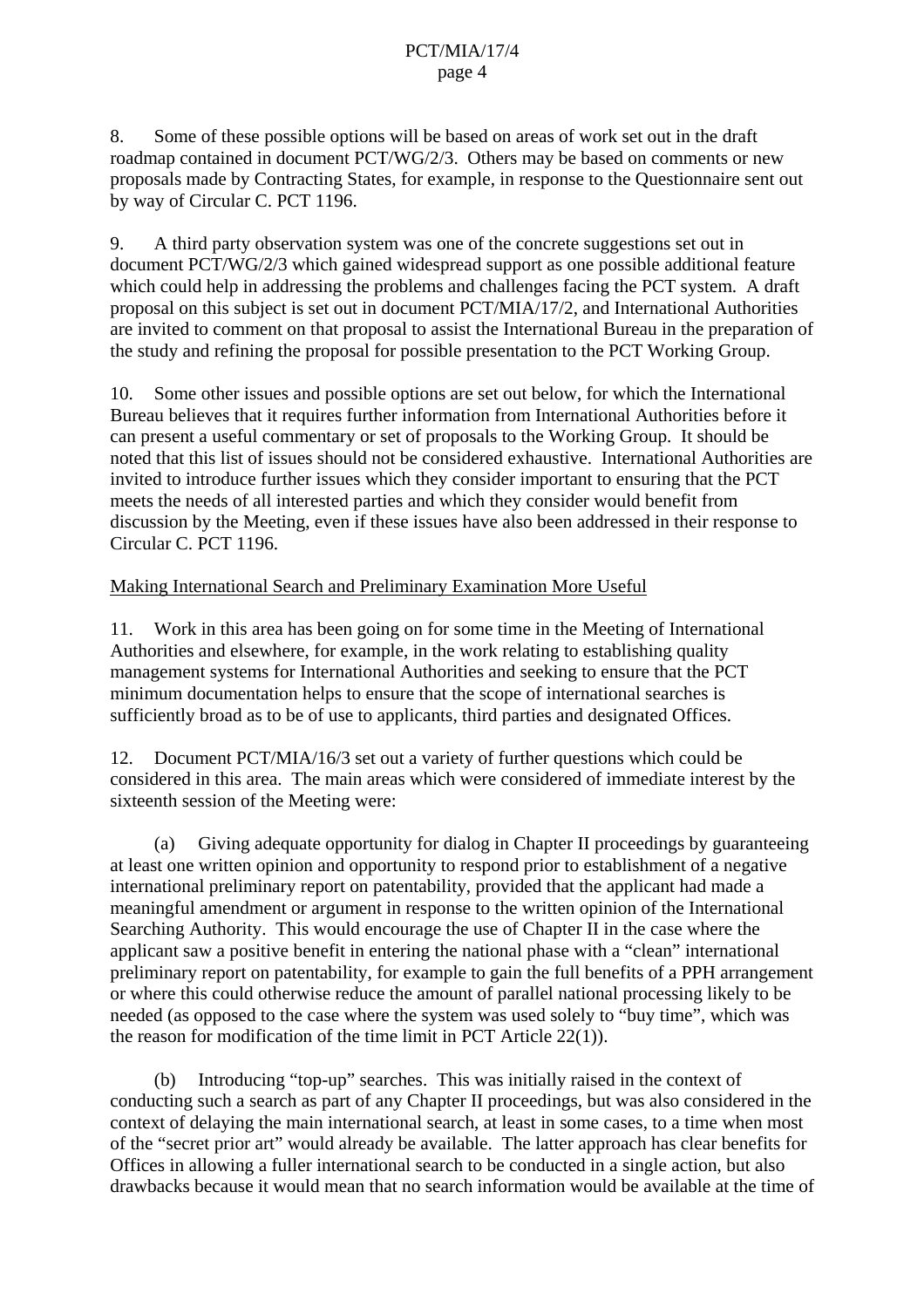international publication to support the appraisal of international applications, which is important to third parties and to some applicants. Furthermore, delaying the international search would also create difficulties for supplementary search and international preliminary examination within the existing international phase, which most Member States which have expressed an opinion consider should not be further extended.

(c) Introducing third party observations (see document PCT/MIA/17/2).

13. Document PCT/MIA/16/3 also asked whether the definition of prior art for the purpose of the international search and whether the required contents of international preliminary reports on patentability could be improved to help applicants, designated Offices and others to determine whether the international application would meet the requirements of the individual national laws of PCT Contracting States. No action was considered to be required at the time, but this issue will need to be reviewed again in the context of any further information from Contracting States on the extent to which international reports are presently found to be useful.

## Collaborative Search and Examination.

14. In the sixteenth session of the Meeting (document PCT/MIA/16/15, paragraph 29) and the second session of the Working Group (document PCT/WG/2/14, paragraphs 61 to 64), several Offices welcomed the proposals for trials of collaborative international search and preliminary examination work as a meaningful step towards improving the quality of the international search which was worth further exploration. On the other hand, some Offices expressed the concern that this would not be efficient and effective, for example, because it would significantly increase initial costs of the application and might reduce the incentive for any individual Authority to perform its search to the very highest standards. These Offices generally considered that resources would be better used on improving technical facilities for searching documents in languages with which the examiners of the main International Searching Authority are not familiar.

15. Furthermore, a number of Contracting States expressed concerns about the possibility that there would be pressure to accept the results of such a search and examination as binding in the national phase. It should be emphasized that, in accordance with PCT Articles 25(5) and 33(1), no international report can be binding on a Contracting State in matters of substantive law. The aim could and should only be to improve the quality of reports to a point where national Offices have a greater degree of confidence in issues (especially relevant prior art) having been reliably identified which could affect the patentability of the claimed invention under their national laws.

16. Given the expense to the applicant and the resources which would be involved in conducting a collaborative international search and/or preliminary examination of an international application, the International Bureau believes that such an approach, even if found to be practical and useful in trials, should, at least initially, only be implemented formally in the system as an option for applicants in cases where they believe that it would be useful. It should not be considered as the "standard" way of using the PCT since this would make the system less accessible to some applicants and would probably increase the overall burden for Offices.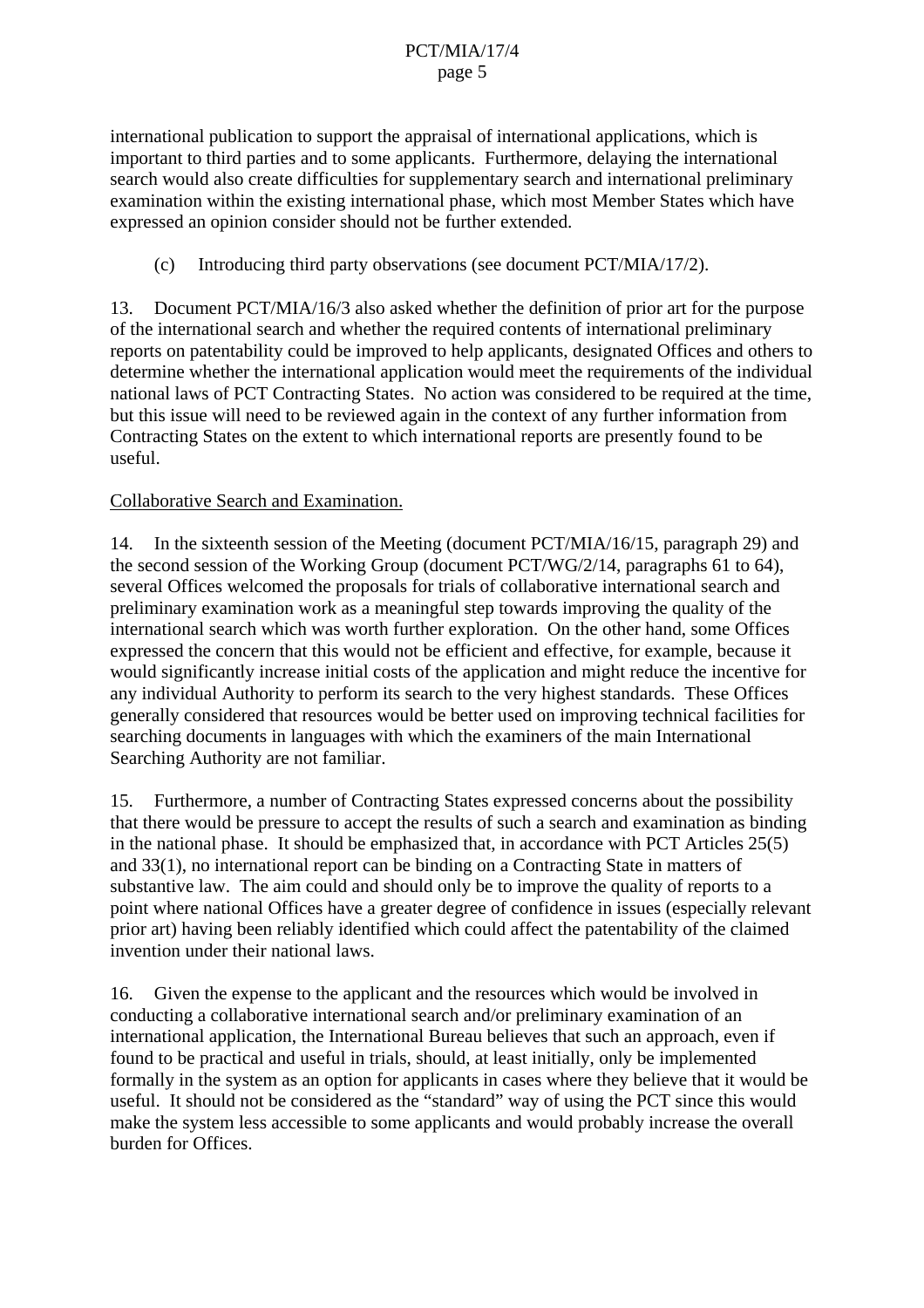17. It is understood that some International Authorities are interested in conducting a live pilot of procedures for working together. This could be done under the PCT by any group or groups of International Authorities without any changes to the Rules or specific decisions from the Assembly, provided that the end work products remain the responsibility of the International Authority designated by the applicant and, where the work is carried out on international applications which have not yet been published, the applicant gives his permission for the application to be shared with the other Authorities. Any pilot projects should provide insights on the ways in which a formal system in the future could be integrated into and made useful under the Treaty, and give a useful evaluation of possible procedures and what would be needed to support them. The following paragraphs contain some preliminary considerations for making such trials appropriate and effective.

18. *In relation to effect*, it should be clear that the international search and international preliminary report on patentability have the same effect as if they had been established by the main International Authority which was competent in accordance with Rule 35 or Rule 59. On the other hand, it needs to be made clear either on the reports themselves or in a way which can otherwise be made clear to interested designated Offices that the report was in fact produced in collaboration with specified other Authorities, so that they are able to evaluate what difference in quality and scope can be perceived compared to a typical report.

## 19. *In relation to ensuring appropriate participation:*

 (a) It seems likely that a sufficient number of applicants would strongly welcome their applications being used as part of such a trial, provided they were not required to pay any additional international search fees and were able to nominate the specific applications which would be used (noting that it is likely that the collaboration would introduce at least some delay, which might result in difficulty meeting the normal time limits for international search under Rule 42). To maximize the chances of getting sufficient participants to allow a meaningful study, it might be worth International Authorities considering participating in any such trial as being a development investment and not to require additional fees to be paid at that stage.

 (b) Both in order to reduce the overall cost of the trials and to ensure that they can be evaluated properly, there should be some attempt to select international applications which are reasonably likely to enter the national phase in all of the Offices participating in the trial, as well as at least one or two others. On the other hand, it would also be desirable for the trials to take place in a range of different subject matter areas (which may face different searching problems) and from different applicants in different original languages.

#### 20. *In relation to the aims and conduct of a trial:*

(a) Any trial should aim to evaluate at least the following:

 (i) the extent to which a collaborative approach between Offices can produce an increase in quality of final report;

 (ii) the difficulties which are found in working together in different ways and whether technical solutions could be put in place to overcome them effectively;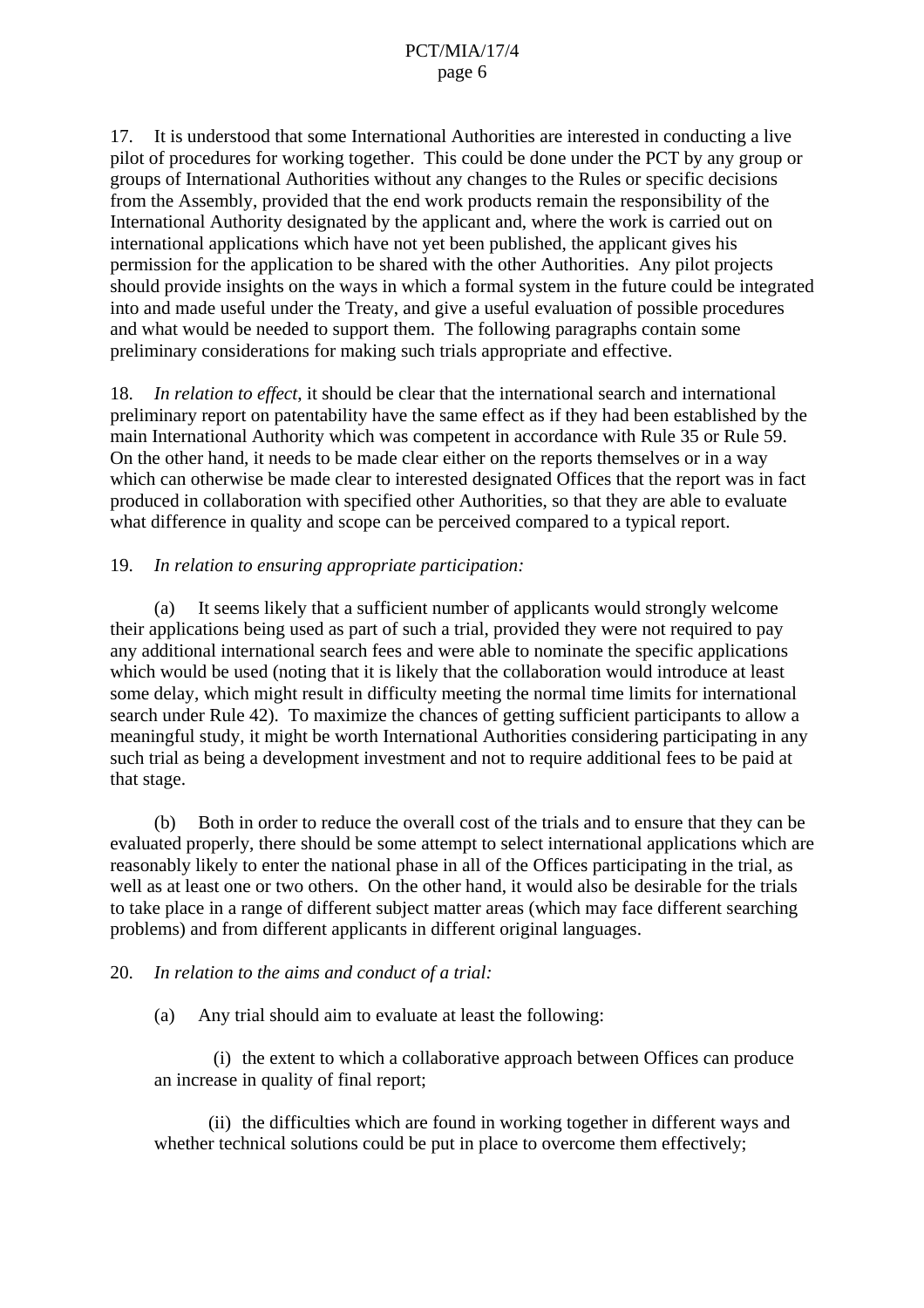(iii) the likely cost of such an approach, so that this can be evaluated against the benefits to applicants and to designated Offices (including both the Offices which act as part of the collaboration in their role as International Authority and to other Offices).

 (b) If multiple trials are conducted, they should ideally be set up in different ways and attempt to assess the pros and cons of different styles of collaboration.

 (c) In order to properly distinguish this process from supplementary international search, the procedure should be set up so that all International Authorities participating in the trial make their contribution before the final report is established. Different trials might adopt different processes, such as largely consecutive processing with interaction only to the extent of viewing draft reports and asking specific questions before the final report is established by a single examiner, or else a highly interactive process with discussion between examiners even before any search is actually started.

21. *In order to produce results from the trial* which can be of broad interest to all International Authorities and designated Offices:

(a) Any trial should include Offices with a good range of different official languages.

 (b) At least one trial should be between Offices of significantly different size and in significantly different time zones.

#### Accessibility of International Search and Preliminary Examination.

22. The PCT system already offers a major benefit to small inventors who seek international protection in that it significantly delays the need to pay all of the costs of using the individual national systems, including official fees and representation and translation costs. Moreover, the system has, since 1999, offered fee reductions as additional assistance for certain applicants from developing and least developed countries.

23. Nevertheless, there have been many calls to make the system more accessible to certain types of applicants, including those from developing countries, SMEs and universities. The International Bureau has been asked to present a study to the next session of the PCT Working Group on fee issues. Depending on feedback received, including responses to Circular C. PCT 1196, comments from the Meeting and any additional informal comments, the International Bureau would also like to offer proposals or discussion papers on other ways of making the system more accessible to applicants who cannot currently easily use it, whether because of costs or other barriers. Such discussions may need to cover both the direct costs and accessibility of the international phase, but also costs, activities and barriers at the national level.

24. Suggestions are welcome on how improvements might be achieved. Some examples of possible areas for consideration include:

 (a) The level and availability of fee reductions, both in the international filing fee and in International Authorities' fees.